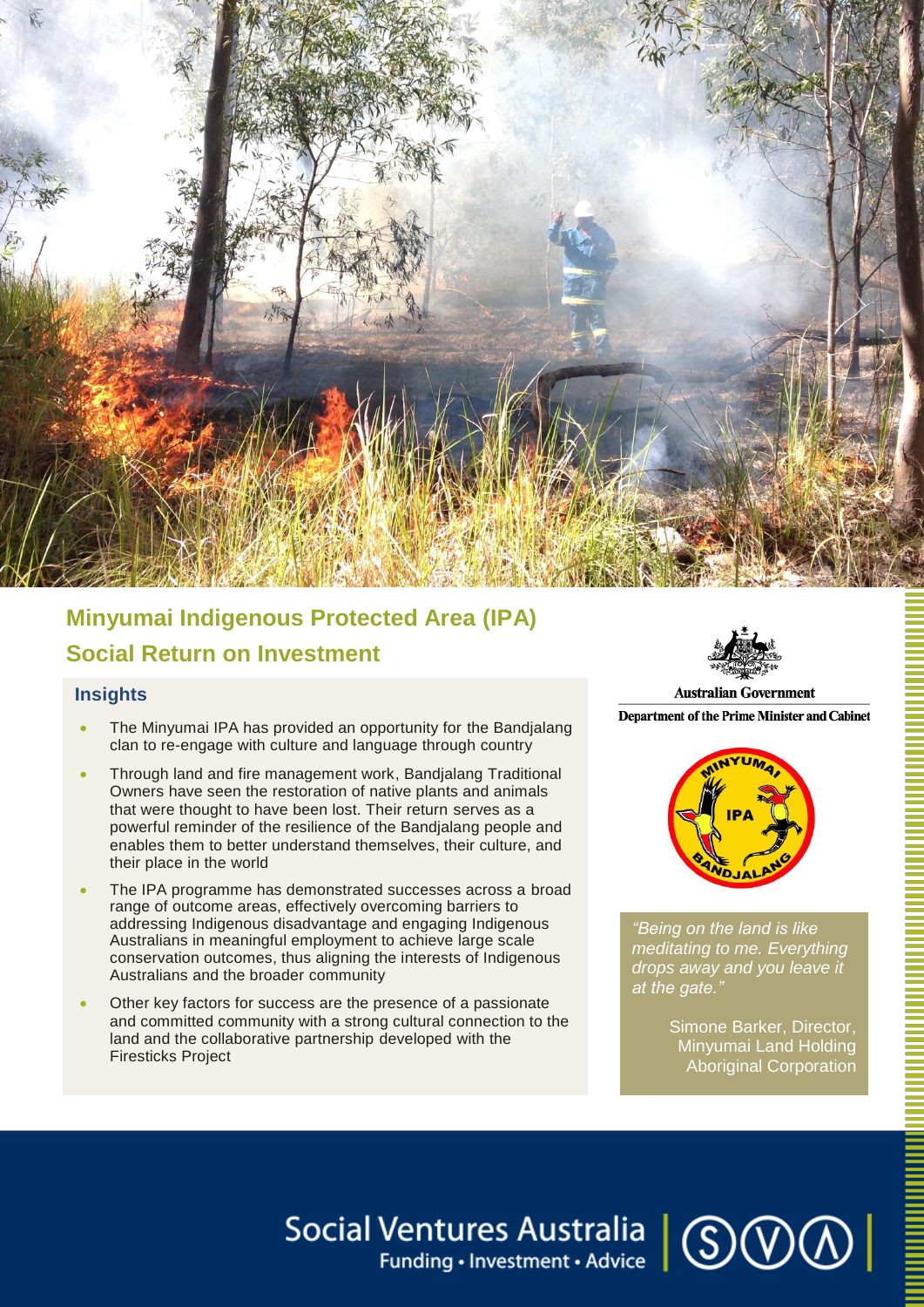# **About the Minyumai IPA**

Minyumai is a 2,164 hectare freehold property of largely uncleared native forest, woodland and wetland habitats on the far north coast of NSW. The land was handed back to the traditional owners of the land, the Bandjalang clan, on 16 April 1999 by the Indigenous Land Corporation (ILC) and is managed by the Minyumai Land Holding Aboriginal Corporation (MLHAC). The Minyumai IPA was declared in August 2011.

Over the last five years an estimated 24 Bandjalang have been employed as Rangers. They protect and conserve Minyumai's threatened plants and animals and their habitats through weed, feral animal and fire management work.

## **Impact of the Minyumai IPA**

Over the last five years, the Minyumai IPA has produced a wide range of social, economic, cultural and environmental outcomes.

The most significant outcomes for Rangers and Community members relate to better caring for country and strengthening their connection to country. The ability to leverage the IPA for additional funding and economic opportunites, most notably, the Firesticks Project, has also been critical.

Government has experienced a range of outcomes, including more skilled Indigneous people and improved engagement with community. NGO and Research partners have benefitted as well from deeper relationships with community and being better able to meet their core objectives.

Financial proxies have been used to approximate the value of these outcomes. The social, economic, cultural and environmental value associated with the outcomes was estimated to be \$1.4m for FY11-15.

During this period, \$0.9m was invested in the programs, with most (~90%) coming from Government and the remainder from NGO partners and Foundations and Trusts.



# **Value of social, economic, cultural and environmental outcomes created by stakeholder, FY11-15**

#### **Social Return on Investment (SROI)**

The Minyumai IPA delivered an SROI ratio of 1.5:1 based on the investment and operations of FY11-15.

That is, for every \$1 invested, approximately \$1.5 of social, economic, cultural and environmental value has been created for stakeholders